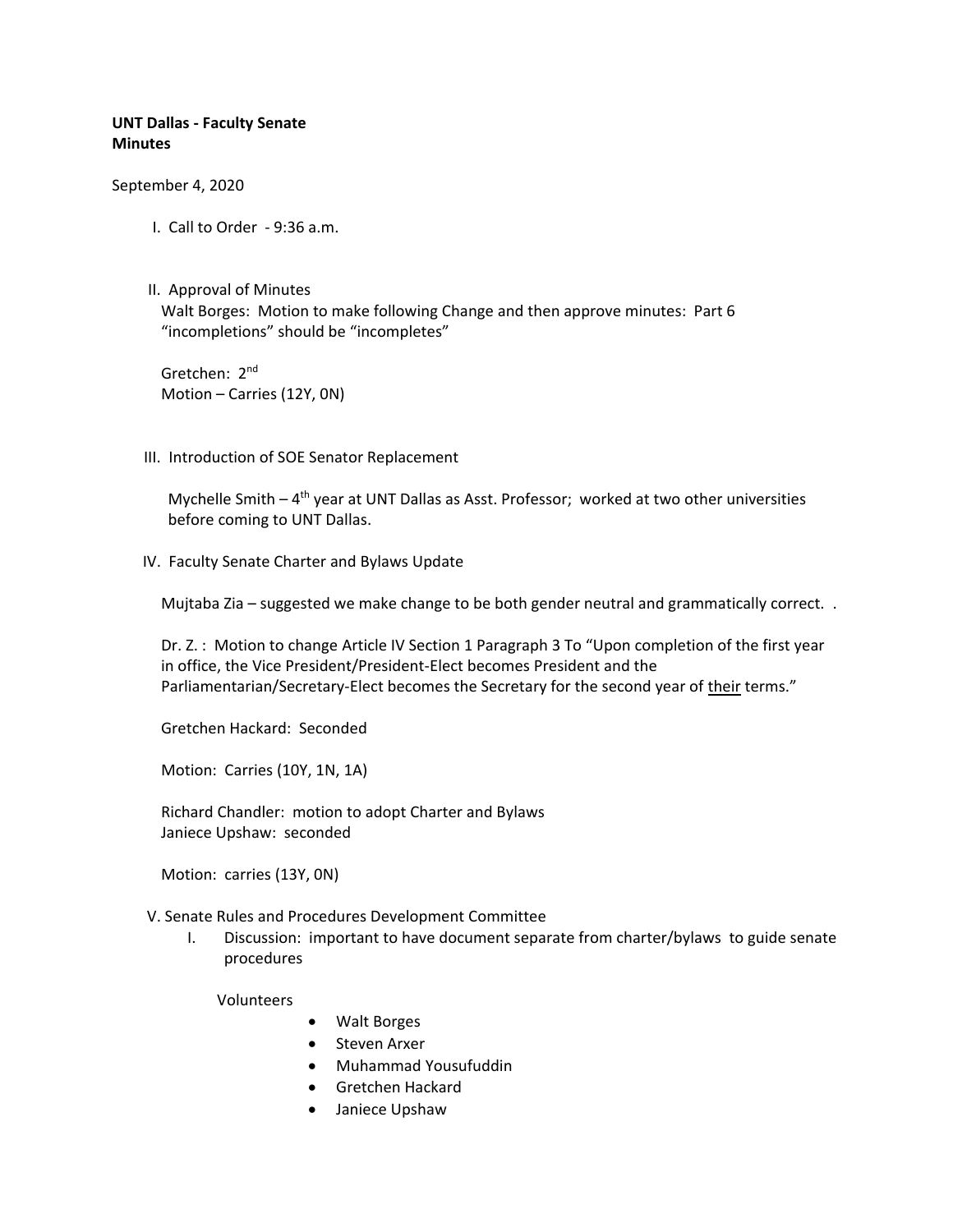Would like rules and procedures to be completed by end of semester Aaron – will send out email of expectations and committee can decide how best to move forward

o Include frequency of contact with constituents

## VI. Reminder to Update Faculty Pages

Question: when faculty page is updated . . it does not trickle through to update other faculty information – can that be changed? Directory Page – a single sign on is not likely – as the website had to be built again last year and it is simply not connected <https://brand.untdallas.edu/website-tutorials> Jared Horn's tutorial link – above

- VII. Faculty Senate Website: <https://aa.untdallas.edu/faculty-senate>
	- o Meeting Agendas
	- o Policies
	- o Committees
	- o Others?
	- o

Sarah also has offered to send email to FS members with directions

Faculty can click on name of senator to see Faculty page and click on email link to send email to senator

Who can make the changes to the webpage? Jared Horn. Are there any other changes that need to be included on the new FS page?

Suggested we add a minutes tab? Will put under the meetings main as agendas and minutes

Provide feedback on tabs needed – but refrain from large amount of tabs Create separate tab for Governing Documents (Charters & Bylaws) Suggest we relabel Meetings to Agendas and Minutes

Meetings are recorded – however there is a limitation – cannot keep on the webpage Hyperlinks cannot be placed on website – Could we place link on Canvas for Faculty? Web.microsoftstream.com – anyone in the team or meeting automatically has default settings. If we want to make accessible – Aaron as host of meeting will have to allow access by checking a box in the settings. Aaron does not need to keep the file, he will only need the link.

Would be good if they could all be housed in the same place: Mini YouTube channel?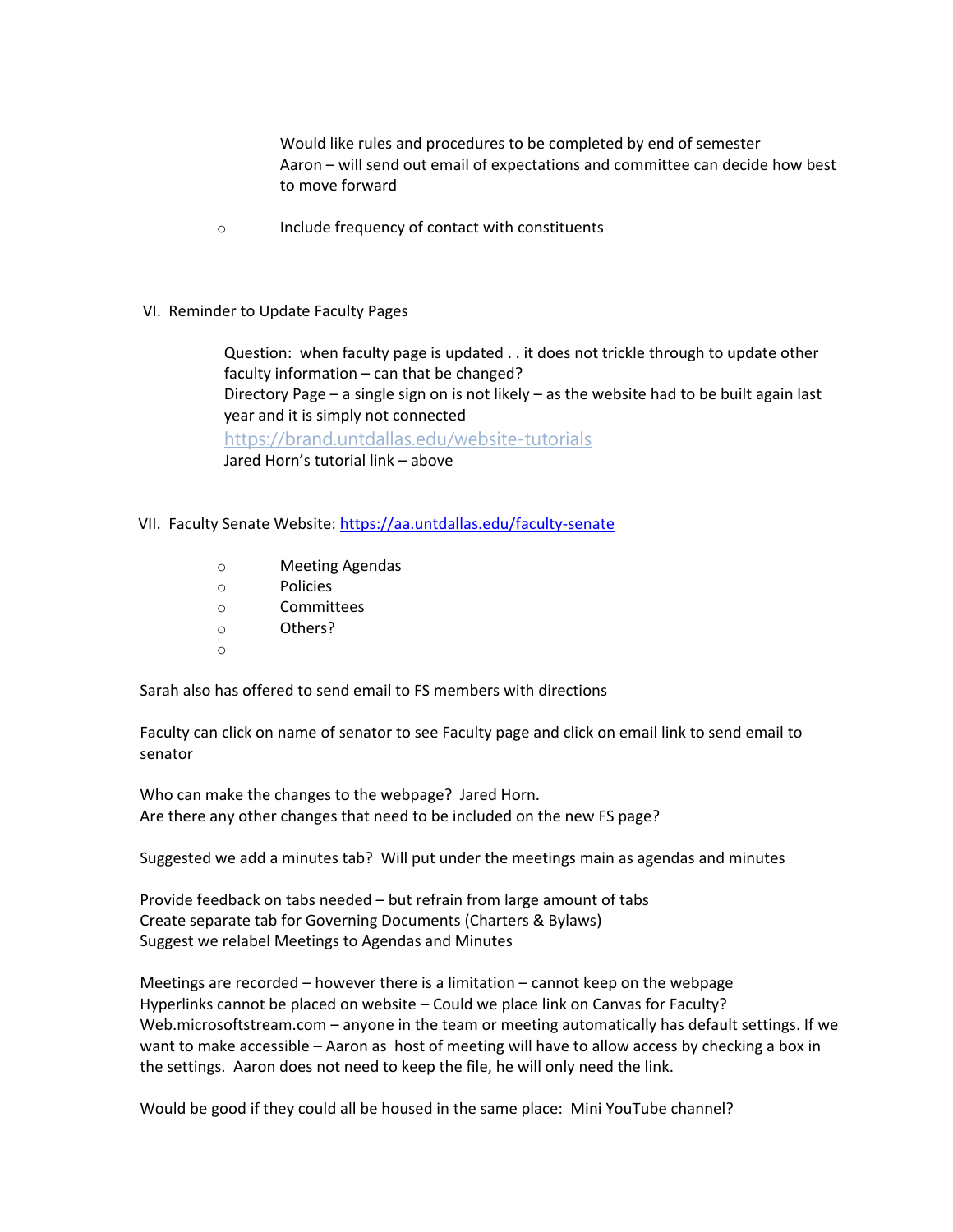Suggest we add to the end of minutes: Meeting was recorded. Interested parties can request a recording of the minutes from the Secretary of the Faculty Senate.

Major Resolutions – can only keep 2 years of data

Question: Are we using Canvas website? Aaron's preference to use the website and get rid of Canvas. Several others agreed to move away from Canvas.

## VIII. Term Start Dates for Senators

Muhammad Yousufuddin: motioned Term Start Dates: June 1 Walt Borges: seconded: Motion carried (13Y, 0N)

## IX.Awards Recognition

| Ω | Dr. Steven Arxer: Research |
|---|----------------------------|
|---|----------------------------|

- o Dr. Janiece Upshaw: Service
- o Mr. Jerrod Tynes: Teaching
- o Dr. Sarvjeet Singh: Adjunct Teaching

We have purchased plaques for award recipients How should we acknowledge?

Suggest we follow what we did last year – where they are announced and say a few words Kelly said – that faculty have been asking; FS needs to make faculty announcement first

FS will make a faculty email congratulating them. At Town Hall – can recognize

Aaron plans to take awards to each recipient and take pic to have at General Assembly Also – put in newsletter with a pic and write up

When we send an email to the broader faculty  $-$  put in a specialized email  $-$  so that it is identifiable.

X.Questions for President Mong to address at Campus Town Hall

If I understand correctly, the university is purchasing or making arrangements through Distance Learning to set up an online secured system for final exams for certain classes.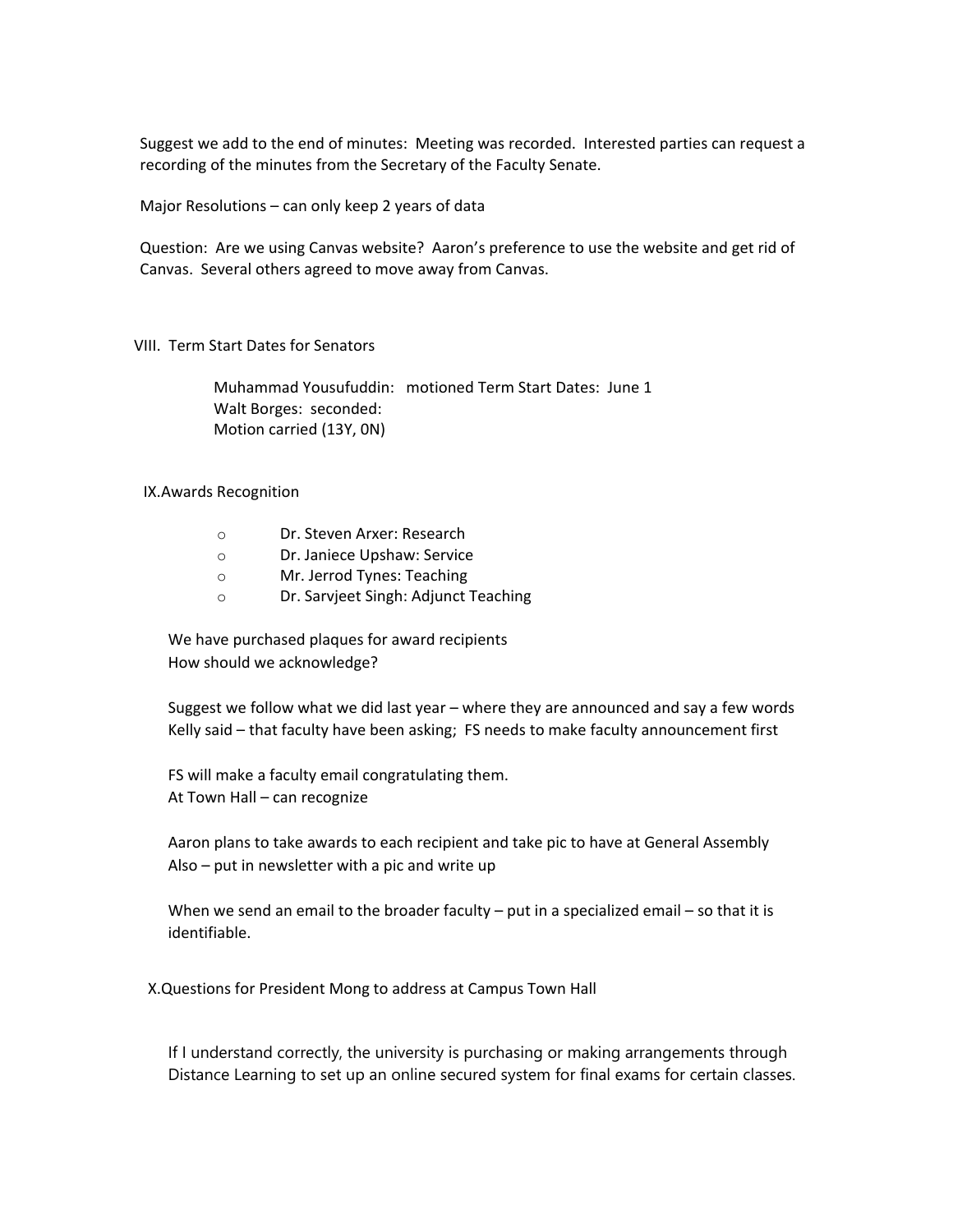Please help us find out at this meeting or the appropriate channels where we are in that process.

Wondering if there has been any discussion around extending the tenure timelines again for those of us who have had a difficult time collecting research since schools have been closed.

Aaron – will send both (from above) to Provost (cc: Mong)

Financial state of university: Aaron said we are actually in a good place. Enrollment is up. We are the only state institution that will end the year in the black – due to summer registration.

Only downside: interest rate on bonds increased; so any interest derived was a wash.

Plan to continue moving toward building a science

Only state institution that did not furlough or release jobs due to COVID

Jim is still acting as CFO – will continue until the new person come in. An announcement was made Has search committee been instituted and do we have a faculty representative on it?

#### XI. Graduate Council Representative to be appointed by the Senate

#### Nominations?

Danielle Zanzalari – Business Samuel (Sam) Bore – counseling

Aaron will contact to see interest in serving – 2 year term

## XII. SOE Wellness

Dean Hobson – received grant for wellness. Would like FS and Staff Alliance to participate; sponsor or host; help to build culture of wellness. Also to help keep faculty connected. Think of something we can do to host a wellness idea.

- o Monthly
- o Faculty Senate host an activity.

Suggestions: Faculty Senators – if we reached out to own faculty to see what they are struggling with this semester. Perhaps a forum to share topics? Not a lot has moved quickly on the planning of the monthly sessions.

What is meant by hosting? Do we lead it or sponsor? We have the flexibility of making. We also sponsor the Women's Recognition month in March or April.

Do we have funding to hire speaker or leader for the session? Focused on the faculty? Push is for the faculty and staff to be combined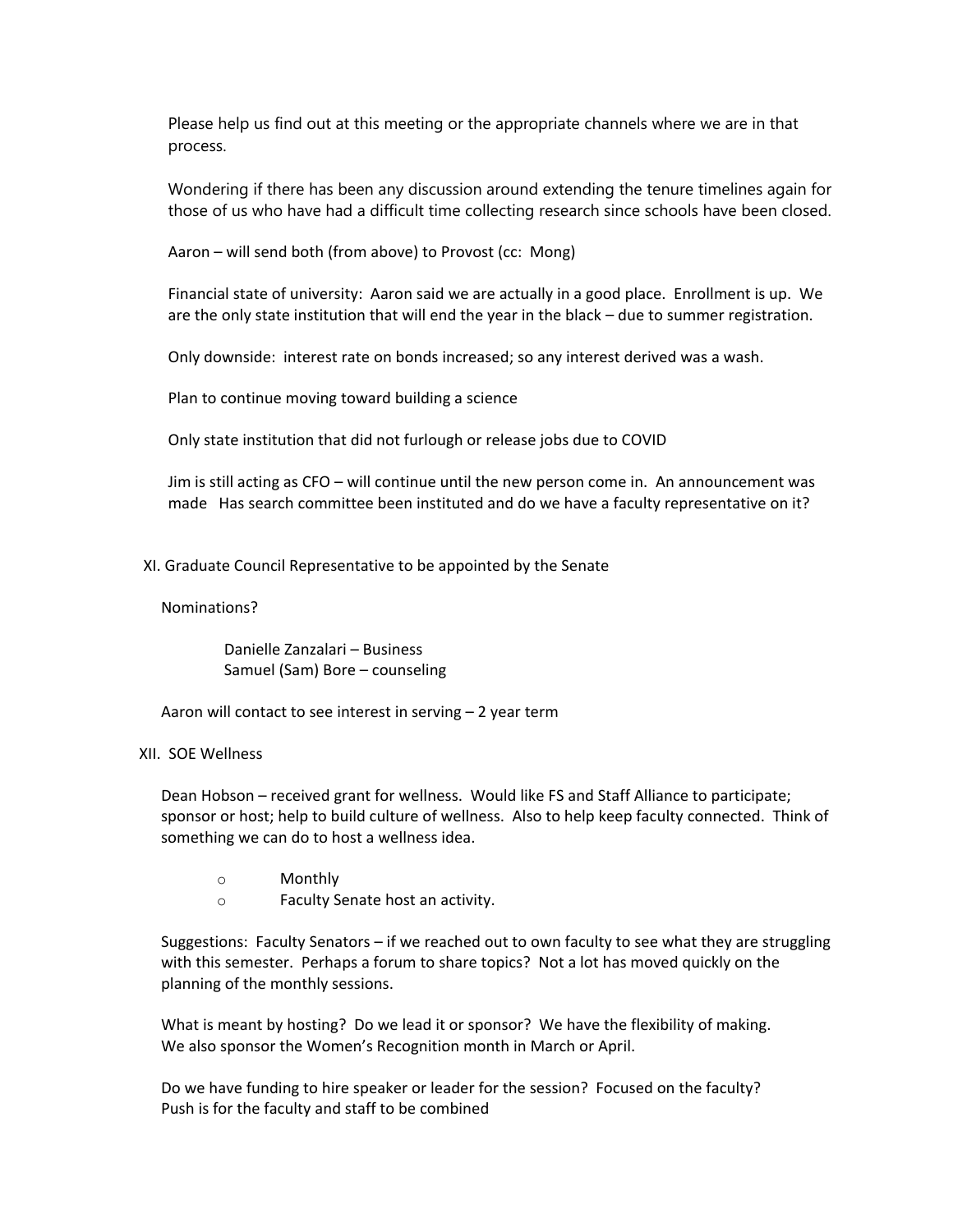XIV. Dr. James Agbodzakey-President of the Society

- o Conference of Minority Public Administrators
- o UNT Dallas is host in Las Colinas February 25-28, 2021
- o Submission Deadline November 15, 2020

XV. Is there a need for Diversity and Inclusion Programming

o See attached HSC DEI Proposal

HR and the Provost office take the lead on this – creating a whole new office is likely to take money from other programs. We as a faculty support if money is provided.

Unaware if the provost office has an office . . haven't seen evidence of that. There is instruction to SERCH committees from Provost office regarding diversity and inclusion.

Good opportunity for us to be at the forefront of diversity issues.

Diversity and inclusion has to be more than HR hiring or diversity training. This can be much more expansive. And even may call for a consultant to help lead this effort.

Suggest we start an ad hoc committee to outline what we would like to see.

Julie Siddique Jennifer Baggerly Sara Holmes Yu Fen Lin Walt Borges

XVI. Role and expectations of Program Coordinators

Continues to be a problem – Program Coordinators work beyond their 9 month contract Needs to be an academic affairs or work-life issue We need clear expectations

Additional Discussion: If program coordinators work all summer – they should be compensated. Graduate coordinators do recruitment, admissions, advising all summer long These concerns have been presented to the Provost office but have not been addressed.

School of Education had a specific issue with this – in that a program coordinator, who put an away message on email during summer, was told they could not put in an away message because it sent the wrong message to students

The expectations for program coordinators are different from school to school.

Some schools schedule program coordinators to meet during the summer.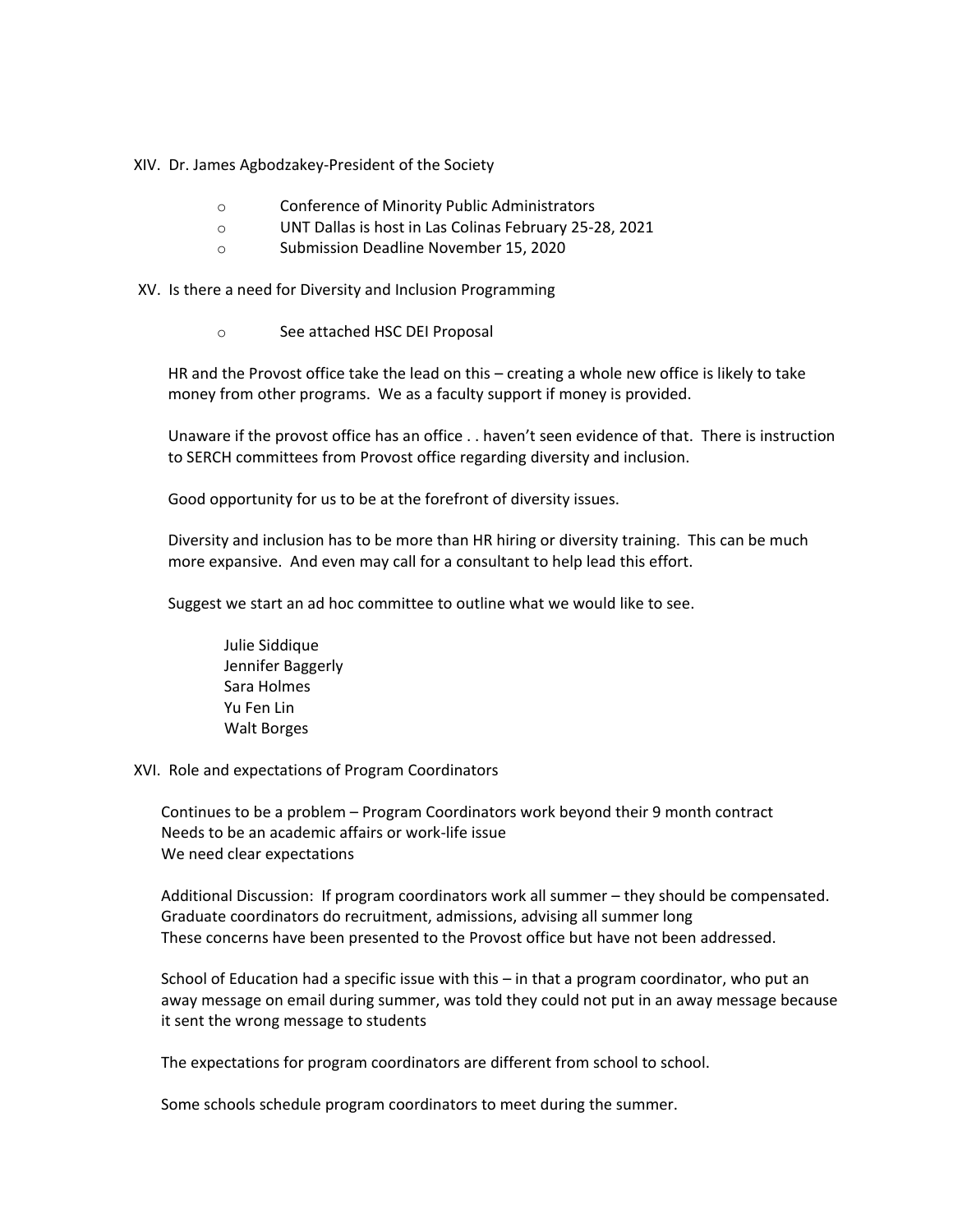Suggested this should be the only thing WORK LIFE works on this semester. This has been an issue for 5 – 6 years. Have them address criteria specifically.

IN LAS – program coordinators were given document of duties – and told of augmentation for Program Coordinator; also told overloads were not allowed.

School of Education hired new program chair – no longer program coordinator – seems like the negotiation of teaching loads and responsibilities and power to operate within the program. More official for this person.

Stressed need for written policy.

XVII. Study Abroad

o Impact on faculty and programs

Courtney – help what best fits that need. Our university create a course and teaches it elsewhere – but we don't have the infrastructure in place to do that. If you have interests in discussing courses – get in touch with her.

Is there a study abroad program page – the ISA  $3<sup>rd</sup>$  party that we are using has the information. Aaron will see how to get that out to FS. Need to consider the impact of students going through a study abroad program will have on our numbers. For instance, some of our courses offered as dual options, have had a negative impact on our numbers for students attending our university. We should include what happens to enrollment when we transfer credits in.

Only 2 students signed up for study abroad this past year.

Concern that the destinations chosen did not fit our curriculum.

Destinations were selected upon student desires; then reached out to programs to see if there were good matches.

XXI.Other Business

Will no longer use term: "Trailblazer Faculty"

General Assembly Meeting: Will ask committee to identify the date

Town Hall Questions – if more questions come our way – can we still submit to Aaron? Yes